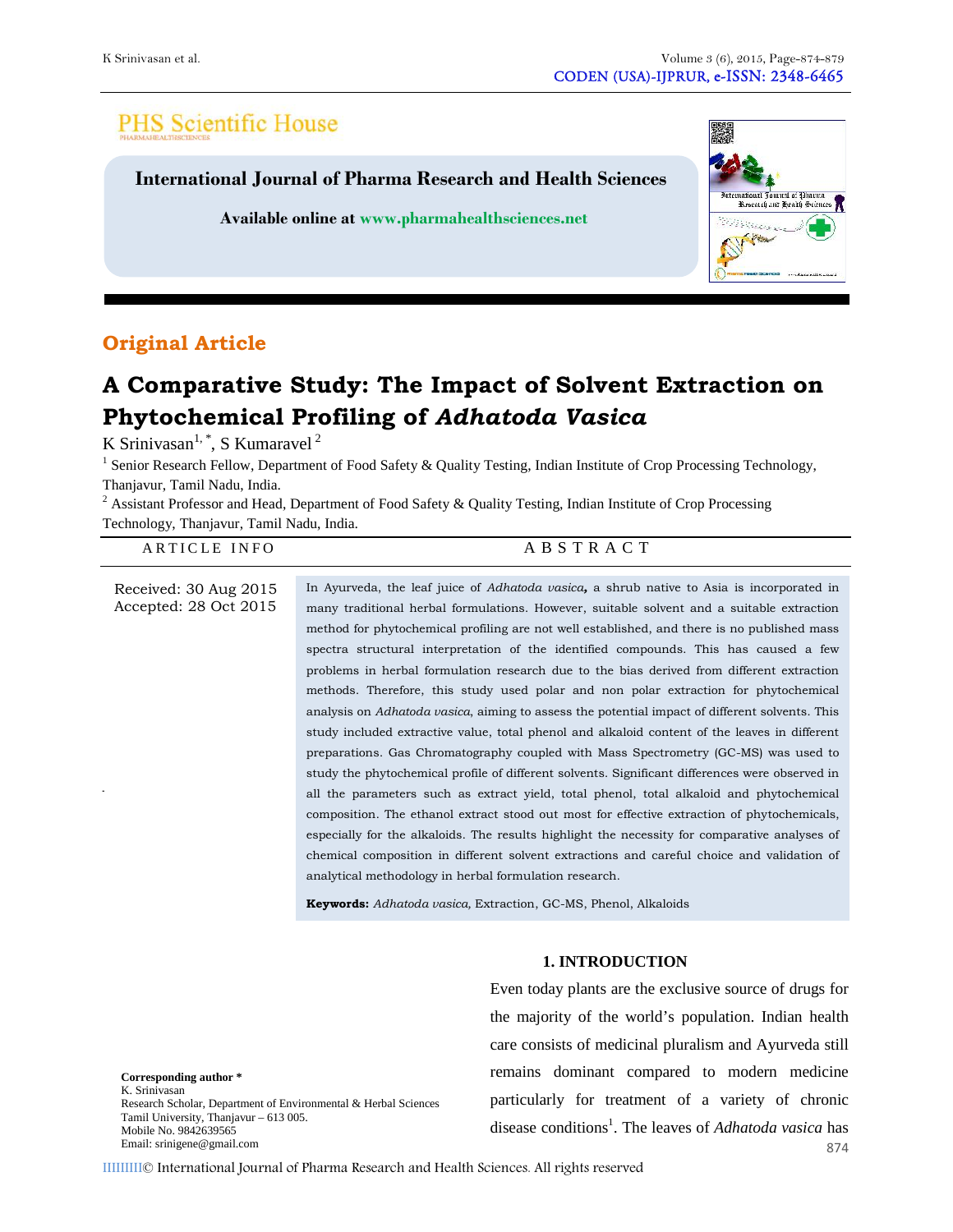been used for centuries to treat asthma where it works as a bronchodilator and mild expectorant *Adhatoda* also works by decreasing the viscosity of mucous to assist with expectoration. Ayurvedic system of medicine describes the use of this plant for the treatment of respiratory ailments, particularly for the treatment of cough, bronchitis, asthma and tuberculosis, it is also claimed that it causes thinning of sputum and phlegm and asthma. The various preparation of leaves are used for curing bleeding, haemorrahge, skin diseases, wounds, head- ache and leprosy in Southeast Asia<sup>2-4</sup>. The bruised fresh leaves wit are used for snake-bites in India and SriLanka<sup>4</sup>. c Usually, yellow leaves are exploited for  $\text{cough}^5$ . and smoke from leaves is used for asthma<sup>6</sup>. The plant a leaves are used for checking postpartum haemorrhage and urinary trouble<sup>7</sup>. It is found that  $70\%$  of the filtra pregnant women in the Gora village of Lucknow (Uttar Pradesh, India) use the leaves of *J. Adhatoda* to induce abortion<sup>8</sup>. Moreover, it is observed that the Neterhat c people in Bihar (India) used a decoction of the leaves to stimulate and heal before and after delivery<sup>9</sup>. The The leaf powder boiled in sesame oil is used to stop bleeding, earaches as well as pus from ears and jaundice<sup>10</sup>.

Not only in Ayurveda but also in modern allopathy medicine, the *Adhatoda vasica* plant leaves have been used for several active ingredient preparations. There is no report in the literature on the suitability of solvent for the extraction of phytochemical constitutes scientifically. Thus, the present study is the investigation of suitability of extraction solvent through extraction value, phenol and alkaloid content and phytochemical profiling through GC-MS study.

# **2. MATERIALS AND METHODS**

# *2.1 Collection & Authentication of plant material*

The leaves of *Adhatoda vasica* were collected from the Herbal garden, Tamil University, Thanjavur, India and Department of Herbal and Environmental Sciences, where a voucher specimen was submitted.

# *2.2 Determination of extractive-values & yield Percentage*

. and flask was shaken intermittently during 6 hrs and The leaves of *Adhatoda vasica* were dried at 40°C in the conventional hot air dryer and powder was used for the extraction process. The yield percentage of the solvent extracts of the plant was calculated from the product that was obtained after evaporation $11$ . Five gm of the *Adhatoda vasica* leaf powder was macerated with 50 ml of ethanol, methanol, hexane and chloroform (1:10, w/v) in a closed flask for 24 hrs. The allowed to stand for 18 hrs. The extract was filtered rapidly, taking precautions against loss of solvent. The filtrate was evaporated to dryness in a porcelain dish and dried at 105ºC, to a constant weight. The percentage of methanol-soluble extractive value was calculated with reference to the air dried powder.

#### *2.3 Determination of total phenolic content*

The total phenolic content was determined with Folin—Ciocalteau reagent. Phenols react with phosphomolybdic acid in Folin-Ciocalteau reagent in alkaline medium produce blue colored complex (molybdenum blue). The sample of 1.0 g was weighed and grind with a pestle and mortar in volume of 80% methanol. The homogenate was centrifuged at 10,000 rpm for 20 minutes. The supernatant was saved and the re extracted with five times the volume of 80% ethanol. Centrifuge and pool the supernatants. The supernatant was evaporated to dryness. The residue was dissolved in a 5ml of distilled water. Different aliquots like 0.2, 0.4 and 0.6 ml were taken in the test tubes and make upto 3 ml with distilled water. Folin-ciocalteau reagent of 0.5 ml was added to the tubes. After three minutes, 2 ml of  $20\%$  Na<sub>2</sub>CO<sub>3</sub> solution was added to each tube. The homogenate was mixed thoroughly and placed in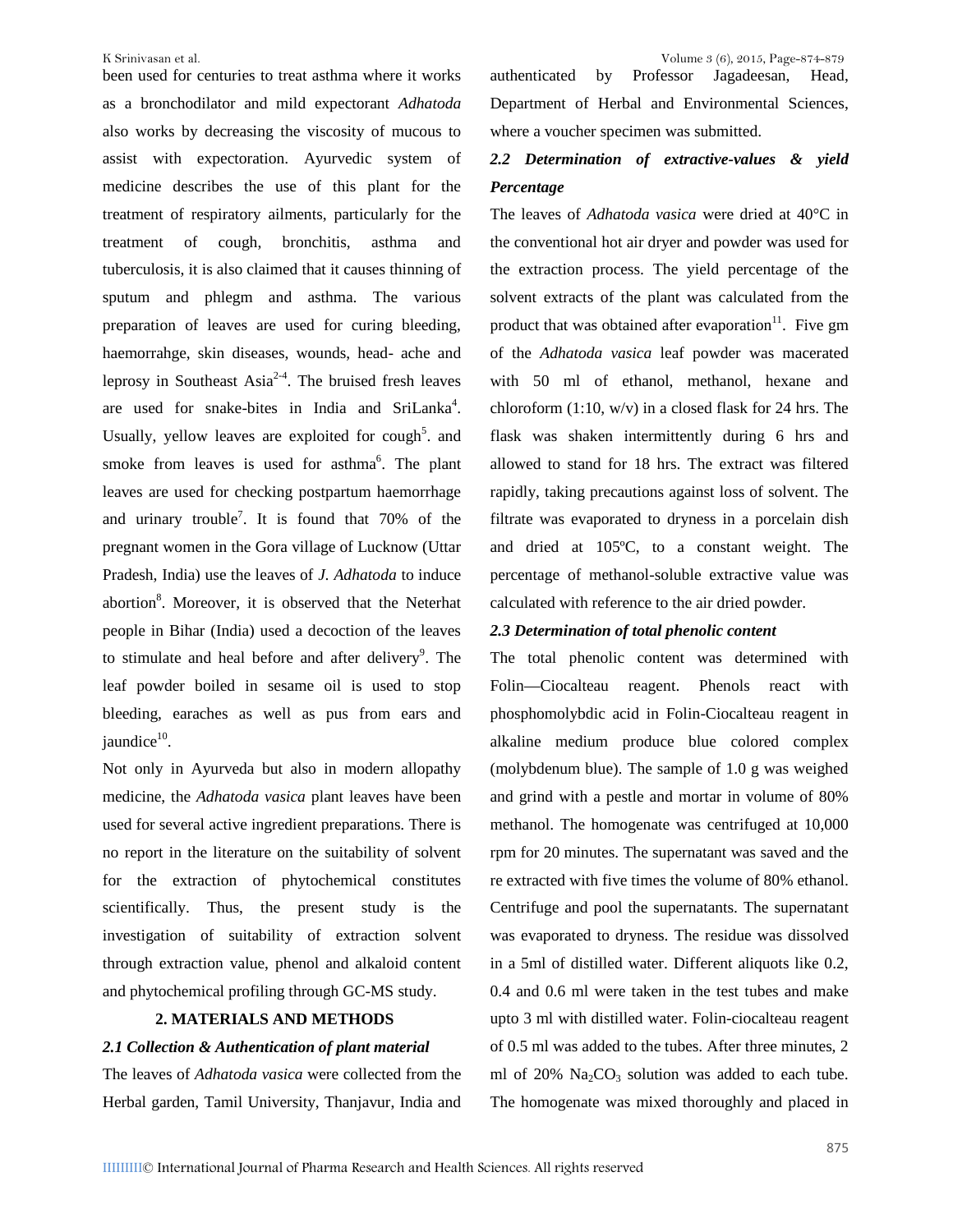boiling water for exactly one minute, cooled and measured the absorbance at 650 nm against a reagent blank. A standard curve was prepared using different concentrations of gallic acid. The concentration of total phenolic compounds in the plant extract was determined and expressed as microgram of gallic acid equivalent. Analysis was done in triplicate for each sample and each concentration of standard  $12$ .

# *2.4 Estimation of alkaloids*

The alkaloid determination was done by following previously published work<sup>13</sup>. The sample was weighed in to a 250 ml beaker and 200 ml of 10 % acetic acid in ethanol was added. Beaker was covered and allowed to stand for 4hr. then it was filtered and the extract was concentrated on water bath to one quarter of its original volume. Concentrated ammonium hydroxide was added drop wise to the extract until the precipitation was complete. The whole solution was allowed to stand till settlement of precipitate. The precipitate was collected and washed with dilute ammonium hydroxide and filtered. Alkaloid was collected as residue and weighed after complete dryness and percentage was calculated and expressed in mg/g of plant extracts.

# *2.5 Phyto-chemical components identification through GC-MS*

The *Adhatoda vasica* leaves (25 grams) powder was soaked in 40 ml of ethanol, methanol and hexane and kept for overnight soaking. The samples were filtered and concentrated through nitrogen flushing. 2 µl of prepared sample was injected into the GC-MS instrument. GC Clarus 500 Perkin Elmer, Carrier gas: 1ml per min, Split: 10:1, Detector: Mass detector Turbo mass gold-Perkin Elmer,Software: Turbomass 5.2, Sample injected: 2µl, Column: Elite-5MS (5% Diphenyl / 95% Dimethyl poly siloxane), 30m x 0.25mm x 0.25µm df , Oven temperature Programme: 110° C with 2 min hold ,Up to 200° C at the rate of 10  $\degree$  C/min without hold, Up to 280  $\degree$  C at the rate of 5 $\degree$  C

/ min with 9 min hold, Injector temperature  $250^{\circ}$  C, Total GC running time 36 min, Inlet line temperature 200°C, Source temperature 200°C Electron energy:70 eV, Mass scan (m/z): 45-450,Solvent Delay: 0-2 min, Total MS running time: 36 min. In the MS Programme, NIST Version 2.0 library database of National Institute Standard and Technology (NIST) having more than 62,000 patterns was used for identifying the chemical components of the *Adhatoda vasica* leaves. The spectrum of the unknown component was compared with the spectrum of the known components stored in the NIST library.

## **3. RESULTS & DISCUSSION**

The influences of nature of solvents and total time of extraction on the percentage extraction yield of the *Adhatoda vasica* leaves are shown in figure 1. The different yields of extracts with ethanol, methanol, n hexane and chloroform might be influenced by the polarities of solvents<sup>14&15</sup>. The methanol (18.4%) and ethanol (16.3%) extracts showed a high extraction value. The percentage extraction yield for leaves with methanol was better than n-hexane. The average extracted yield by methanol is almost 50% more than average extracted yields by n-hexane. This was also reported by Klejdus et al. that ethanol and methanol are better solvent during their research on comparing the different extraction conditions including solvents and techniques for extraction of isoflavones soybeans samples<sup>16</sup>.

The total phenolic content was studied by comparing with standard gallic acid. The total phenol content of *Adhatoda Vasica* leaves found to be higher  $279.25\pm0.05$  mg/g in ethanol extract compared to  $228.22 \pm 0.25$  in methanol,  $89.28 \pm 0.09$  mg/g hexane and  $105.25 \pm 1.05$  mg/g in chloroform extracts. Comparing the alkaloid content in different drying temperature, little difference has been observed as most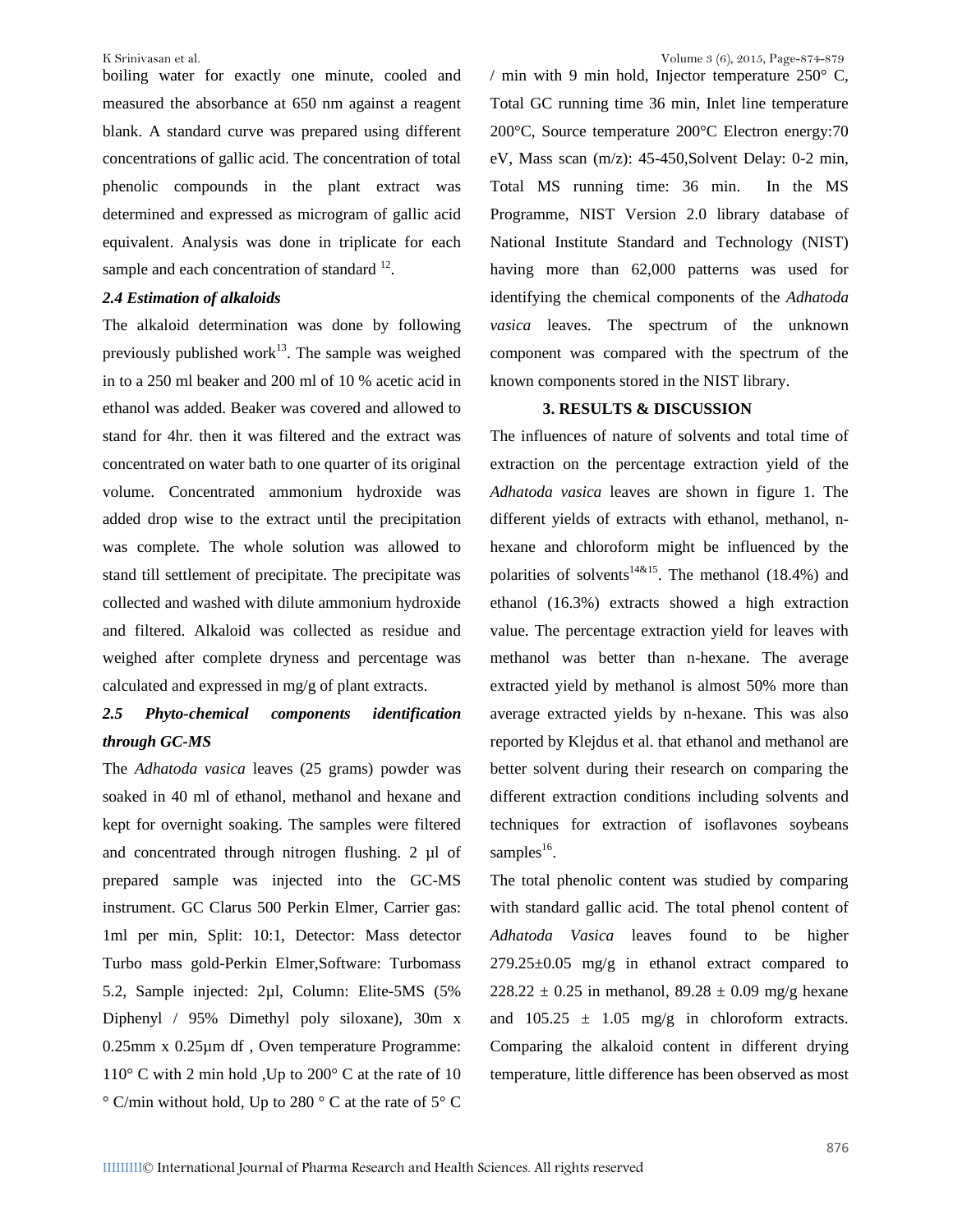K Srinivasan et al. **Volume 3** (6), 2015, Page-874-879 of the alkaloids boiling point is above the drying

temperature.



**Fig 1: Extraction Yield (%) of** *Adhatoda vasica* **leaves in different solvents**

The alkaloid content of leaves in ethanolic extract is  $14.99 \pm 0.05$  mg/g where as  $14.52 \pm 0.26$  mg/g in methanol (figure. 2). The alkaloid content of hexane and chloroform extracts is lesser than the polar solvent extractions.



**Fig 2: Alkaloid content (%) of** *Adhatoda vasica* **leaves in different solvents**

The GC-MS spectral studies and comparison of results with library successfully enabled the identification of the eighteen compounds belonging to the various groups like Aminoacids, Ester, Phenol, Terpene Alcohol, Diterpene, Linolenic acid, Alkaloid, Vitamin, Steroid, Sesquiterpene oxide and nitrogen compounds. The active principles with their retention time (RT), compound name, molecular formula, activity are given in the Table 1. The GC-MS chromatogram of ethanol, methanol and hexane extracts were given in figure 3 to ingredients 6.The result clearly highlights that more compounds were identified in the ethanolic extract.



**Fig 3: GC-MS Chromatogram of ethanol extract of** *Adhatoda vasica* **leaf**



**Fig 4:** GC-MS Chromatogram of methanol extract of *Adhatoda vasica* **leaf**



**Fig 5: GC-MS Chromatogram of hexane extract of** *Adhatoda vasica* **leaf**

#### **4. CONCLUSION**

Through comparison of extraction methods, this study highlights the bias on phytochemical compounds, demonstrated by clear differences in GC-MS analyses. As outlined in previous studies, the extraction yield is highly dependent on solvent selection in addition to method suitability. In the present comparison, this study would highly recommend the ethanol extraction for phytochemicals. Meanwhile, this study also can serve as model for how such studies would be conducted across careful selection of solvent for active preparation. From a commercial perspective, a techno-economic assessment is needed and should ideally be carried out for large-scale extraction where costs are likely to be very different compared to the presents laboratory-based study.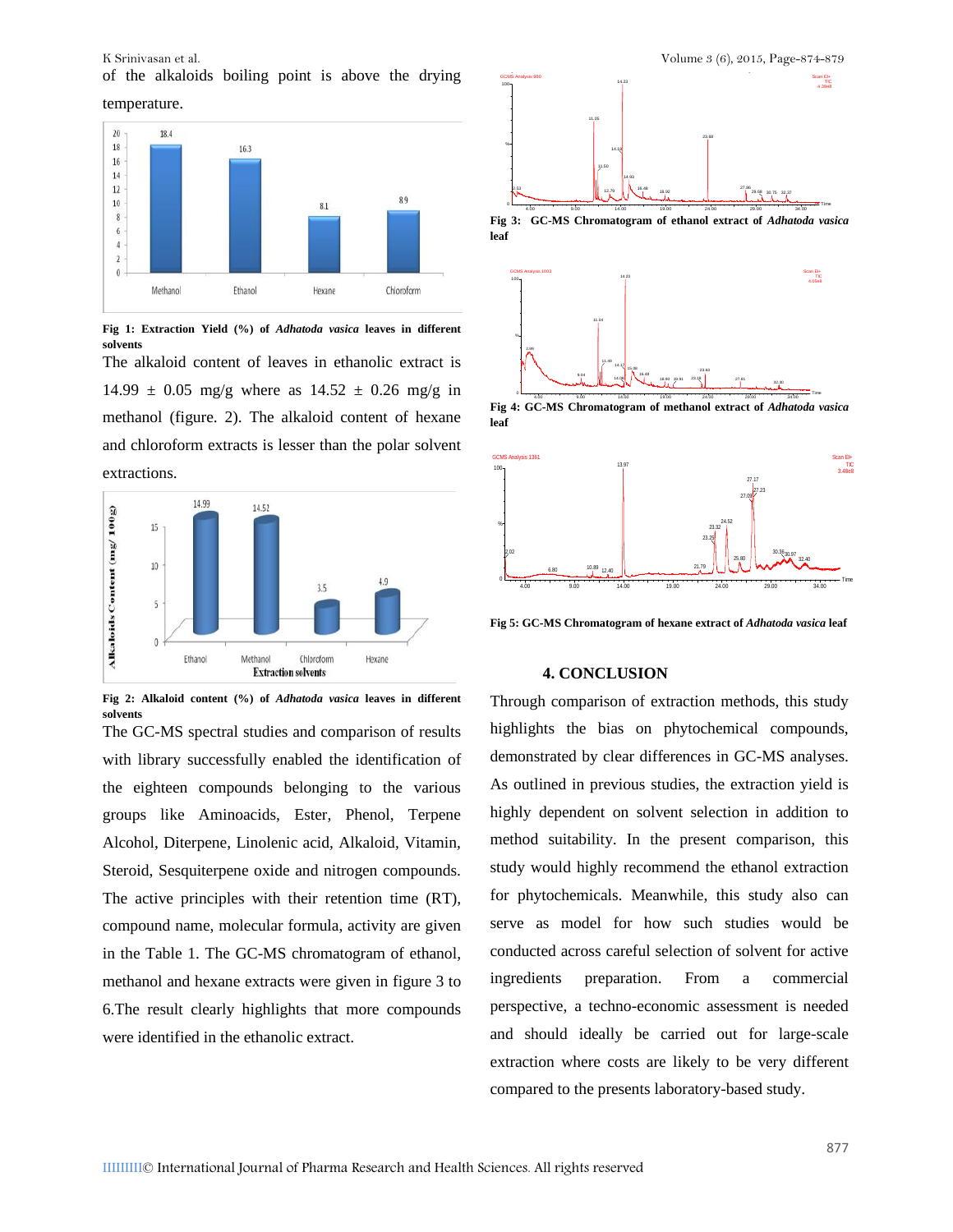| No. | $\mathbf{R} \mathbf{T}$                                   | Name of the compound                                                 | Peak Area %              |                          |                             |  |  |  |
|-----|-----------------------------------------------------------|----------------------------------------------------------------------|--------------------------|--------------------------|-----------------------------|--|--|--|
|     |                                                           |                                                                      | <b>Ethanol</b>           | <b>Methanol</b>          | <b>Hexane</b>               |  |  |  |
| 1.  | $6.13^{\text{a}}$ , $7.23^{\text{b}}$ , $6.80^{\text{c}}$ | Benzenemethanol, à-[1-(methylamino)ethyl]-                           | 1.84                     | 0.15                     | 0.60                        |  |  |  |
| 2.  | $7.38^{b}$                                                | Cyclopentaneethanamine, N,à-dimethyl-                                |                          | 0.33                     | $\overline{\phantom{a}}$    |  |  |  |
| 3.  | $8.53^{\circ}, 8.49^{\circ}$                              | Pseudoephedrine, (+)-                                                | 0.43                     | 0.58                     | $\overline{\phantom{a}}$    |  |  |  |
| 4.  | $9.08^a$ , $9.04^b$                                       | 2,3-O-Benzal-d-mannosan                                              | 0.67                     | 2.27                     | $\overline{\phantom{a}}$    |  |  |  |
| 5.  | $9.44^{b}$                                                | á-D-Glucopyranose, 4-O-á-D-galactopyranosyl-                         | $\overline{\phantom{a}}$ | 1.05                     | $\blacksquare$              |  |  |  |
| 6.  | 10.30 <sup>c</sup>                                        | 2-Aminononadecane                                                    | $\overline{\phantom{a}}$ | $\mathbb{Z}^2$           | 0.11                        |  |  |  |
| 7.  | $11.05^a$ , $11.04^b$                                     | 3,7,11,15-Tetramethyl-2-hexadecen-1-ol                               | 10.73                    | 10.10                    |                             |  |  |  |
| 8.  | $11.30^{a}$                                               | 2-Tridecen-1-ol, (E)-                                                | 1.94                     |                          | $\overline{\phantom{a}}$    |  |  |  |
| 9.  | 11.49 <sup>b</sup>                                        | 9-Tetradecen-1-ol, acetate, (E)-                                     |                          | 2.65                     | $\blacksquare$              |  |  |  |
| 10. | $11.50^{\circ}$                                           | 3-Eicosyne                                                           | 3.61                     |                          | $\overline{\phantom{a}}$    |  |  |  |
| 11. | 11.90 <sup>b</sup>                                        | Imidazole, 2-amino-5-[(2-carboxy)vinyl]-                             | $\blacksquare$           | 0.50                     | $\overline{\phantom{a}}$    |  |  |  |
| 12. | 11.91 <sup>a</sup>                                        | Bicyclo[2.2.1]heptane, 2,2,3-trimethyl-                              | 0.31                     | $\overline{\phantom{a}}$ | $\overline{\phantom{a}}$    |  |  |  |
| 13. | $12.40^\circ$                                             | 2,4,6,8-Tetramethyl-1-undecene                                       |                          | $\overline{\phantom{a}}$ | 0.22                        |  |  |  |
| 14. | $12.79^{\circ}$                                           | n-Hexadecanoic acid                                                  | 6.88                     | $\sim$                   | $\overline{\phantom{a}}$    |  |  |  |
| 15. | 13.97 <sup>c</sup>                                        | 9,12-Octadecadienoic acid (Z,Z)-                                     | $\overline{\phantom{a}}$ | $\overline{\phantom{a}}$ | 22.23                       |  |  |  |
| 16. | $14.18^{a}$                                               | 1-Eicosanol                                                          | 4.32                     |                          | $\overline{\phantom{a}}$    |  |  |  |
| 17. | $14.23^{a\&b}$                                            | Phytol                                                               | 14.62                    | 15.75                    | $\overline{\phantom{a}}$    |  |  |  |
| 18. | 14.93 <sup>a</sup> , 15.08 <sup>b</sup>                   | 9,12,15-Octadecatrienoic acid, methyl ester, (Z,Z,Z)-                | 30.93                    | 48.30                    | $\overline{\phantom{a}}$    |  |  |  |
| 19. | $16.48$ <sup>a&amp;b</sup>                                | 3,trsns-(1,1-dimethylethyl)-4,trans-ethoxycyclohexanol               | 1.89                     | 3.19                     | $\overline{\phantom{a}}$    |  |  |  |
| 20. | 16.61 <sup>a</sup>                                        | 8,11,14-Eicosatrienoic acid, (Z,Z,Z)-                                | 1.97                     |                          | $\blacksquare$              |  |  |  |
| 21. | $17.28^a$ , $17.29^b$                                     | 9-Oxabicyclo[6.1.0]nonane, 1-methyl-, cis-                           | 1.08                     | 1.90                     | $\overline{\phantom{a}}$    |  |  |  |
| 22. | $17.98^{a}$                                               | Z,Z-2,5-Pentadecadien-1-ol                                           | 0.41                     | $\mathbf{r}$             | $\sim$                      |  |  |  |
| 23. | $18.81^{\circ}$                                           | 2-Cyclopentene-1-undecanoic acid, (+)-                               | 0.13                     | $\overline{\phantom{a}}$ | $\overline{\phantom{a}}$    |  |  |  |
| 24. | $18.92^{\text{a}}$ , $18.90^{\text{b}}$                   | Ethanethioic acid, S-[2-(dimethylamino)ethyl] ester                  | 0.80                     | 1.30                     | $\overline{\phantom{a}}$    |  |  |  |
| 25. | $23.18^{a\&b}$                                            | Pyrrolo[2,1-b]quinazolin-9(1H)-one, 3-[2-(dimethylamino)phenyl]-2,3- | 0.58                     | 1.29                     |                             |  |  |  |
|     |                                                           | dihydro-                                                             |                          |                          |                             |  |  |  |
| 26. | $23.68^{\circ}, 23.63^{\circ}, 23.32^{\circ}$             | Squalene                                                             | 7.40                     | 2.76                     | 13.95                       |  |  |  |
| 27. | 24.52 <sup>c</sup>                                        | Hexadecane, 3-methyl                                                 | $\blacksquare$           | $\blacksquare$           | 16.84                       |  |  |  |
| 28. | $25.80^\circ$                                             | Octadecane, 6-methyl-                                                |                          | $\overline{\phantom{a}}$ | 1.65                        |  |  |  |
| 29. | $27.17^{\circ}$                                           | Heptacosane                                                          | $\overline{\phantom{a}}$ | $\overline{\phantom{a}}$ | 39.68                       |  |  |  |
| 30. | $27.86^a$ , $27.81^b$                                     | Vitamin E                                                            | 1.74                     | 1.47                     | $\overline{\phantom{a}}$    |  |  |  |
| 31. | 29.19 <sup>b</sup>                                        | Z,Z,Z-4,6,9-Nonadecatriene                                           |                          | 0.43                     |                             |  |  |  |
| 32. | $29.24^{a}$                                               | 1-Naphthalenepropanol, à-ethyldecahydro-5-(hydroxymethyl)-à,5,8a-    | 0.75                     |                          |                             |  |  |  |
|     |                                                           | trimethyl-2-methylene-, [1S-[1à(S*),4aá,5à,8aà]]-                    |                          |                          |                             |  |  |  |
| 33. | $29.68^{\circ}$                                           | Spiro[androst-5-ene-17,1'-cyclobutan]-2'-one, 3-hydroxy-, (3á,17á)-  | 1.59                     | $\mathcal{L}$            | $\mathcal{L}_{\mathcal{A}}$ |  |  |  |
| 34. | $30.36^\circ$                                             | Octadecane, 1-(ethenyloxy)-                                          |                          |                          | 1.92                        |  |  |  |
| 35. | $30.75^{\circ}, 30.72^{\circ},$                           | trans-Z-à-Bisabolene epoxide                                         | 2.05                     | 1.12                     | 1.50                        |  |  |  |
|     | $30.97^{\circ}$                                           |                                                                      |                          |                          |                             |  |  |  |
| 36. | $31.37^{\circ}, 31.31^{\circ}$                            | 5à-Androstan-16-one, cyclic ethylene mercaptole                      | 0.45                     | 0.44                     | $\blacksquare$              |  |  |  |
| 37. | $32.37^{\circ}, 32.30^{\circ}$                            | 1,6,10-Dodecatrien-3-ol, 3,7,11-trimethyl-, [S-(Z)]-                 | 1.95                     | 1.82                     |                             |  |  |  |
| 38. | 32.57 <sup>a</sup>                                        | 2H-Pyran, 2-(7-heptadecynyloxy)tetrahydro-                           | 0.74                     | $\overline{\phantom{a}}$ | $\overline{\phantom{a}}$    |  |  |  |
| 39. | $33.51^a$                                                 | 1H-3a,7-Methanoazulene, octahydro-1,4,9,9-tetramethyl-               | 5.75                     | $\overline{\phantom{a}}$ | $\overline{\phantom{a}}$    |  |  |  |

|  |  | Table 1: Components identified in the Adhatoda vasica ethanol extract sample through GC - MS study |  |  |  |  |  |  |  |  |  |  |  |  |  |
|--|--|----------------------------------------------------------------------------------------------------|--|--|--|--|--|--|--|--|--|--|--|--|--|
|--|--|----------------------------------------------------------------------------------------------------|--|--|--|--|--|--|--|--|--|--|--|--|--|